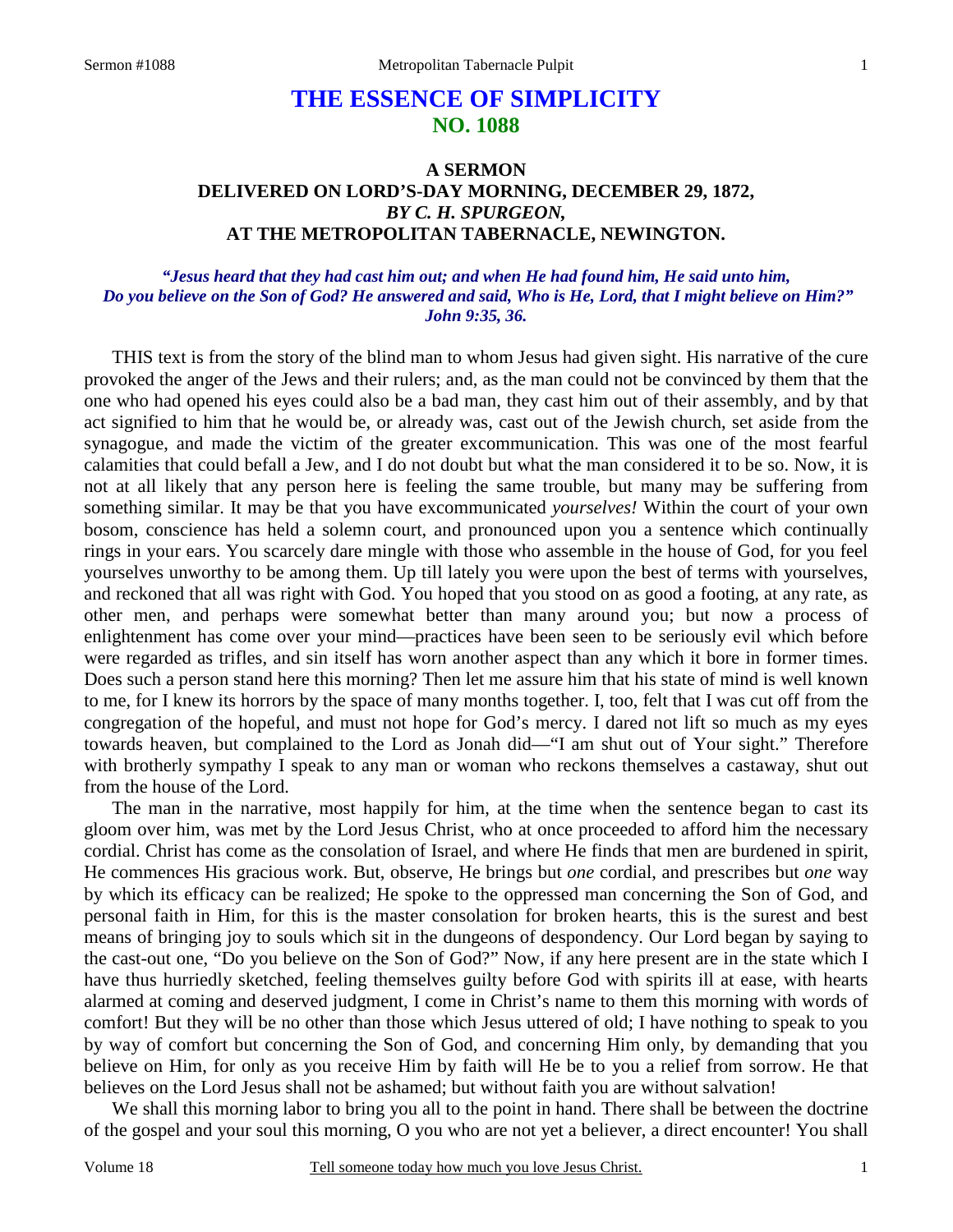come up this morning, and face the gospel whether you spurn it or accept it; you shall know, if the plainest words can tell it to you, that if you believe in Christ Jesus, you shall be saved, and it shall be put to you whether you will do this or not, and you shall either believe on the Son of God or incur anew the sin of putting from you the only name given under heaven among men whereby you can be saved! I say you shall be brought to this if words can bring you to it; and then I must leave the work of your deciding in the hands of God the Holy Spirit. I entreat you who love the Lord and have prevalence in prayer, to aid me with your supplications; pray that the result of bringing the sinner face to face with the gospel may be that he may decide to believe in Jesus! Pray that faith may be given him! Pray that the Son of God may become the object of his soul's confidence, and that in no case the hearer may be left to continue in unbelief and to reject the Son of God! You have seen at the mouth of the coal pits how the full wagons, as they run down the incline, draw the empty ones up to the pit's mouth, that they also may be filled. I would to God that you who have grace may exert the power God has given you with Himself, and so by prevalent intercession you may draw others to the Savior! While we are preaching, you be praying, and God will work by us both! Look upon the unsaved around you with an eye of pity; then look to Christ, your exalted Savior, with the eyes of faith, and say to Him—"Jesus, You who have redeemed myriads by Your blood, now work by Your eternal Spirit, and redeem also by power; let the Spirit that rested on Your own ministry, the Spirit that was with Your servants at Pentecost, the Spirit that has converted us also to your truth, work mightily among the congregation this morning, that all these may be led to obey You! When your cross is lifted high, let it bring life to the dead throughout the camp, and be to the awakened a lighthouse of safety, and to the despairing a pillar of hope!"

**I.** The run of our discourse this morning being solemnly practical, we shall, in the most distinct manner lay down and define THE MATTER IN HAND. With you, my anxious friend, the greatest and weightiest business that can concern you is that you find salvation. You have it not at present, your conscience tells you that, and though you are well aware that you must obtain it or be forever lost, you have as yet but small prospect of ever finding it. You have sinned, and punishment awaits you, and neither can you escape! The point above all points with you is that you be saved; and if you are really awakened, you desire to be saved from sin as well as from its punishment. You would not only escape from the consequences of doing wrong, but from the propensity to *do* wrong; from the constant power and defilement of past sin, and from the tendency to sin again. You desire, also, to be forgiven, and by forgiveness to be set clear from the anger of a justly offended God. And you desire to be rendered acceptable to the Most High, and if you are in your right mind, you desire that all this should be done really and truly—not in pretence or fiction, but in deed and in truth! God forbid that you should ever be content with the name of being saved; with an external and professional salvation of outward rites and ceremonies, while your heart remains unpurified and your nature uncleansed! In some other departments we may be deceived, and not be very great losers, but in *soul* matters we must make all things sure, for if we are deceived *there,* it is all over with us! Let me be cheated with base metal instead of gold if you will, but not with lies in the place of the saving truth of God, or deceptive notions in lieu of gracious operations. Let me be deceived as to the food I eat, and find every morsel of it adulterated, if so it must be—but not in the eternal life-bread, which my soul craves after; be true to my soul, if all else is a lie!

Do you, my hearer, desire salvation from the power and guilt of sin? And do you desire it to be thorough and real? Do you not also long for it *now?* If God has at all quickened you, you long to be saved at once; you tremble at the idea of delay! Sin is bitter to you now; it is a present plague. The matter before us now is *present* salvation, *personal* salvation to be realized for yourself; if there is such a thing as looking up to the smiling face of a reconciled Father in heaven, you desire to enjoy it now! If it is possible for the load of sin to be rolled from off a mortal's shoulders forever, you desire to be rid of that burden at this instant! If there is, indeed, a fountain in which, if a man is washed, every stain shall disappear, you long to plunge beneath its cleansing flood at once, and be made whiter than the driven snow! If your soul is so far awakened I bless God, indeed, for there is nothing beneath the sun—and, indeed, there is nothing above it that can rival in importance your soul's salvation.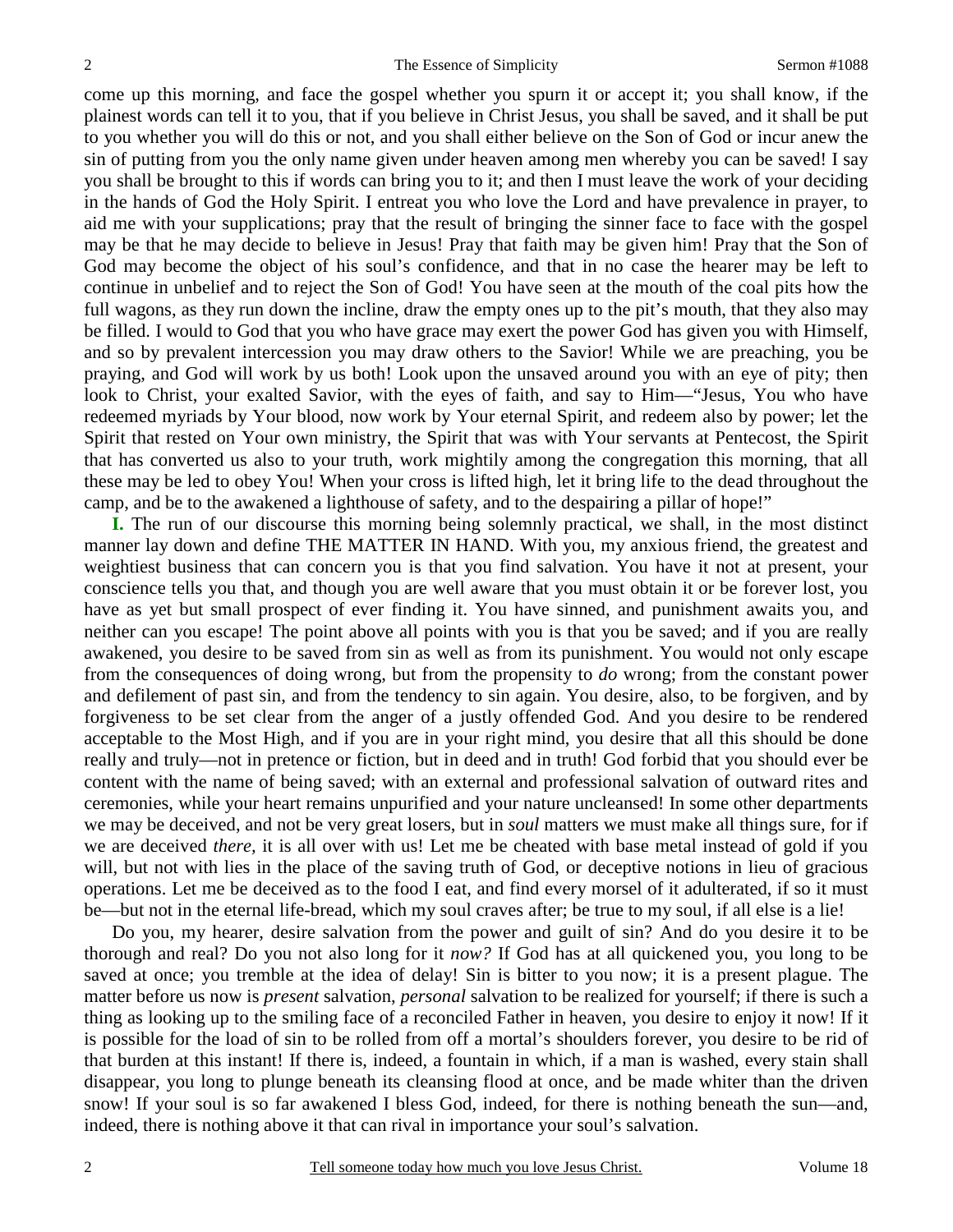Now the matter which I must press upon you is this. If you are ever to be saved, God has declared that salvation must come to you as a gift of His grace, as an act of His free favor, and can only be received by you through your believing in His Son. As Christ consoled the man in the temple by saying to him, "Do you believe on the Son of God?" so today there is no consolation, much less *salvation* for you except through believing in God's own Son! A hundred times have you heard the story of God's only-begotten Son who is the lover of men's souls; but we must tell it to you yet again. God will not save men on the ground of their merits; indeed, if they have any merits, they do not require saving! If God owes you anything, produce the account, and you shall have it! If there are obligations on God's part towards you, say what they are, and if they can be proved to exist, God will never give you less than you can justly claim! Alas, my friend, if you are lodged where you deserve to be, where will it be but in the pit of hell? It were well for you, then, to have done with all claims and demands! God will only save you as a *guilty* person who deserves to be destroyed, but whom He saves because He chooses to save you; because He resolves to manifest in you the abundance of His mercy. "By grace are you saved," is the immutable purpose of heaven! And it is further decreed that this grace shall be received by men through the channel of *faith,* and by that channel only! God will save only those who trust in His Son! Jesus Christ the Lord came into this world and took upon Himself our nature, as we taught you last Sunday, [See #1087, Volume 18—THE HEXAPLA OF MYSTERY—by the grace of God, for all 63 volumes of C. H. Spurgeon sermons in Modern English, and 574 Spanish translations, visit: www.spurgeongems.org) and being found in fashion as a man, He took the transgressor's place; the sins of His people were numbered upon Him, imputed to Him, charged to His account, and He suffered for them as if they had been His own sins; He was scourged, tormented, crucified, and *slain*—the stripes He bore were the chastisements due to human sin, and the death He endured was the death threatened to transgressors.

And now, whoever will trust in Jesus shall participate in the result of all the Redeemer's substitutionary agonies, and the case shall stand thus—the sufferings of Christ shall be instead of the believers' suffering, and the merits of Christ shall be instead of the obedience which man ought to have rendered. Faith in Jesus makes us righteous through the righteousness of another; it causes us to be accepted in the beloved, perfect in Christ Jesus! As by the first Adam we fell, so by the second Adam we rise again! Now the way to partake in the benefits of the death of the Lord Jesus is simply by believing in Him. Here let it be understood that *believing* in Jesus is not a mysterious and complex action; it does not require a week to explain what faith is; faith believes what God has revealed concerning Christ, and it therefore *trusts* in Christ as the divinely-appointed Savior. I believe that Jesus was God's Son; I believe that God sent Him into the world to save sinners; I believe that to do so He became a substitute for all those who trust Him, and as I trust Him, I know that He was *my* substitute, and that I am clear before God. Since Jesus died for me, God's justice cannot put me to eternal death for whom Jesus, my substitute has died. God's truth cannot demand a second time the debt which has already been fully paid on my behalf! The rationale of the whole thing is as plain as possible, and whoever in this world, old or young, Jew or Gentile, literate or illiterate, rich or poor, debauched or moral, will trust in Jesus shall be saved—he is saved the moment he does so! But whoever of women born *refuses* to trust in Jesus—he is *condemned* already because he has not believed on the Son of God!

Let a man's character be what it may, if in that character there is no faith, he is a lost soul! But on the other hand, let that character have been what it may, if now he comes to the cross, and believes in Jesus, he begins from that moment a new life—God will give to him all the graces and excellences of character which will adorn his faith and his faith shall save him! Trusting in Jesus, believing in Jesus that is the matter; I need to bring my hammer down upon this anvil at every stroke, and if the Lord will be pleased to place before me some heart that He has melted in the furnace of conviction, the strokes will count if the eternal God will lay to His almighty arm, and strike with divine energy! If any soul is but brought to faith in Jesus, the work is done! To believe in the Son of God is the point, and nothing else!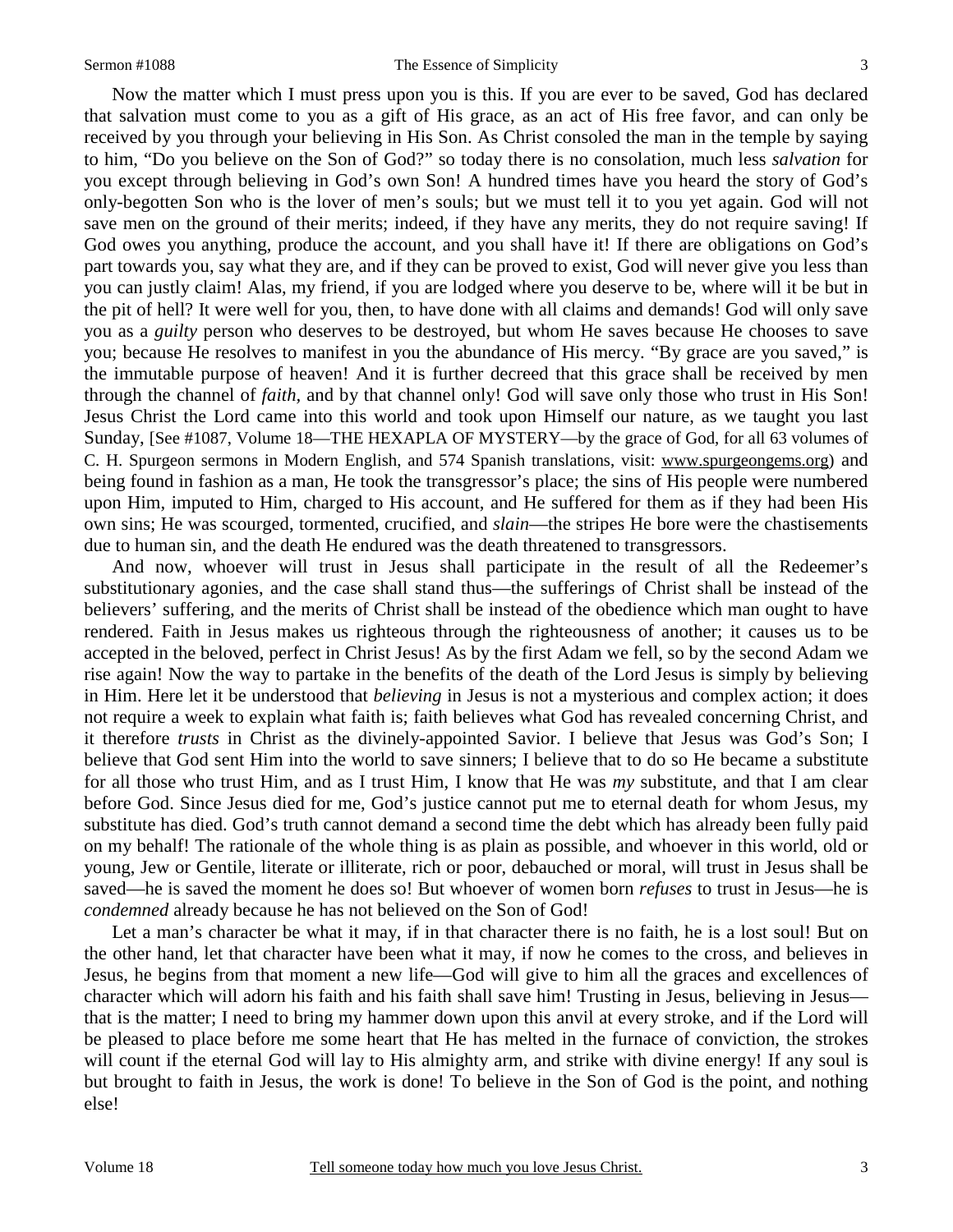**II.** This being the matter in hand, we will make an advance, in the second place, to notice that there is A QUESTION IN OUR TEXT WHICH INVOLVES THE WHOLE BASIS OF FAITH. The man said to Jesus, "Who is He, Lord that I might believe on Him?" This man all through the narrative proves himself to be a very shrewd fellow; I do not know that Holy Scripture gives us an instance of a more commonsense man than this man whose eyes were opened. And so, when he is told that he must believe in the Son of God, he comes to the point at once, and says, "Who is He, Lord that I might believe on Him?" as if that was all he wanted to know—"Who is He?"—And then the faith would surely come! When a soul is seeking faith, this question is the main point; the hinge of the whole matter lies there. This man did not say, "Lord, who am I that I should believe?"—Not at all! That would have been wide of the point. If I read a story in the newspapers about the truthfulness of which there is a question, I do not begin asking what my ow*n* character is, as though that had anything to do with it! But I ask who the authority for the story may be; I do not look *within,* but I look to the person claiming belief. The story is true or not, whatever *I* may be; my character does not concern the truth or falsehood of the statement; I must inquire into the statement itself. So this man did not make any remarks about what he might have been or might still be, but he hung the issue on this nail—"Who is He, Lord, that I might believe on Him?" So now, dear hearer, all the arguments for your faith lie within the compass of that question, "Who is He, Lord that I should believe on Him?" You need not say, "Who am I that I should believe? I have lived a life that has been defiled with sin; I have gone from one transgression to another; I have resisted conscience; I have stood out against the gospel; I have defiled myself by sins against light and knowledge." It matters not! There you stand with all your defilement taken for granted, and God says to you, "Whoever believes on the Lord Jesus Christ has everlasting life." That is the saving matter—that, and nothing more nor less! Will you believe in the Lord Jesus or not? What you are is nothing to the matter at hand; if God's witness is true, it is true whether you are black or white, whether you are a big sinner or a little sinner! And if it is false, it will not be any the truer whether you are good or bad, worthy or unworthy! If Jesus is able to save, He ought to be trusted, but if He is not able, none ought to rely upon Him—the whole question turns on that.

Neither raise any quibbles as to your present condition! You say, "But I at this moment feel myself so hard of heart! I cannot weep as some can; repentance is hid from my eyes; prayer is heavy, groaning work with me; even while I am listening to the gospel this morning, my attention is not riveted as it ought to be upon the truth of God which I know to be vital! I am destitute of every good point; I am empty of everything that can recommend me to God's mercy." I answer, "So what?" Suppose I tell a man that the sum of 10,000 pounds has been left him in a will—is it anything to the point if he shows me his shack, his empty cupboard, and his wretched bed? Does *his* poverty make *me* a liar? Why does the man introduce such extraneous matter into the good news? Either it is true or it is not! His condition has nothing to do with the truth or falsehood of my declaration; if the man were wrapped in scarlet and fine linen, that would not make my statement any truer, and if the dogs lick him as they did Lazarus, that does not give him a right to deny my truthfulness when I tell him a fact! So, O sinner, your condition has nothing to do with the question whether Jesus is to be trusted or not. "God so loved the world that He gave His only-begotten Son, that whoever believes in Him should not perish, but have everlasting life." Will you believe in Him? Will you trust the Lord Jesus? If you desire to trust Him, the subject for inquiry is, "Is He worth trusting?" But it is a question far away from the point to say, "I am this," or, "I am that." Is not this so? I appeal to your own common sense!

"But still, as to the future," says one. "I might go back to my old sins. I cannot trust *myself—*I have made some reformations before, and they have been but poor ventures; my ship has gone out to sea, and foundered in the first gale. I cannot expect with such temptations as will await me that I shall bear up and enter heaven." Now, what has the question of believing in Jesus to do with your good resolutions or your miserable failures? Whoever trusts Christ shall be saved! If you are lost trusting Him in the future, God's word will not be true; the question is, "Can you trust Christ?" And that turns on that other, "Is He worthy to be trusted?" No other question can be admitted for a single moment. The case is something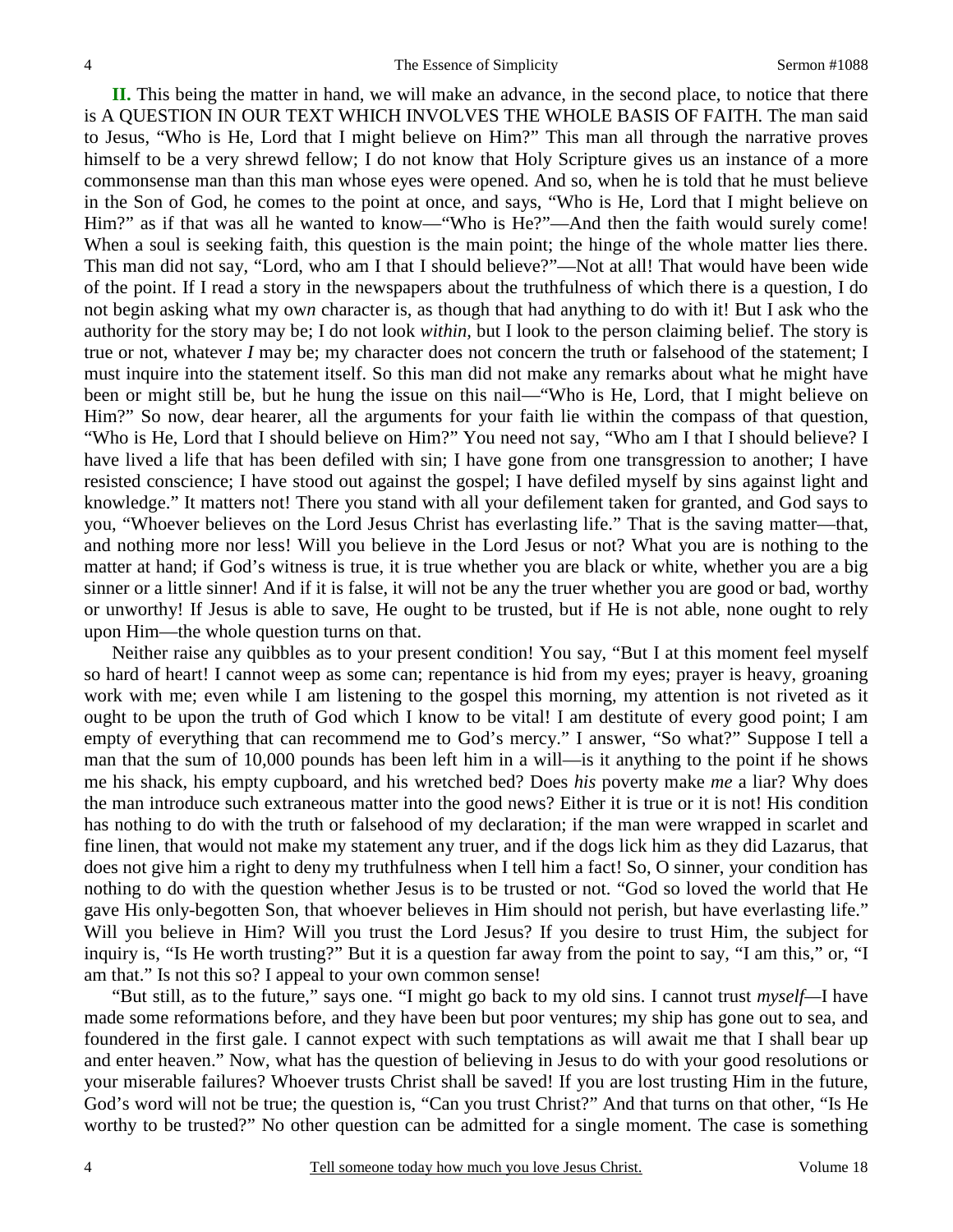5

like that of a man in yonder sea; his ship is wrecked—she is breaking to pieces—her decks have been swept; he barely retains his hold on a floating spar. Look! The lifeboat comes up close to his side, and is ready to take him on board. Now, if there is a question in that man's mind about getting into that lifeboat in order to be saved, the only rational one that I can conceive is, "Will the boat carry me to shore? Is she seaworthy? Will she outlive the breakers? Can she reach the land safely?" You cannot conceive the poor fellow's saying, "I quiver too much with chills to be rescued by that boat," or, "The sea has washed the last rag from off my back; the boat will not suit me," or, "Another time I may be wrecked on the coast of Africa, and there may be a lifeboat." No, no! Man alive, there is the boat! Is she seaworthy? That is the question! If so, get into her! If Christ is not worth trusting, do not trust Him, but if He is worthy of all confidence, then have done with idle questions, and cast yourself upon Him! "If we receive the witness of men, the witness of God is greater: for this is the witness of God which He has testified of His Son. He who believes on the Son of God has the witness in himself; he who believes not God has made Him a liar because he believes not the record that God gave of His Son. And this is the record: that God has given to us eternal life, and this life is in His Son. He who has the Son has life; and he who has not the Son of God has not life" (1 John 5:9-12).

Still, we will keep to this point—Jesus is worth trusting, worthy of the sinner's unwavering faith. He is worth trusting, O sinner, because first of all He on whom you are bid to rely this day by the command of the gospel is God Himself! You have offended God, and it is God who came into the world to save sinners! Against Christ your sins were launched as arrows from a bow, but He against whom those bolts were shot has come in the fullness of His power, and the infinity of His mercy to save them who believe. Can you not trust yourself in almighty hands—almighty to save? Is anything impossible with God? An angel could not save you, but surely God Himself can! How can you limit the Holy one of Israel? How can you set bounds to boundless love, or limits to limitless grace? If Jesus were man, and not God, unbelief would have good excuse! But if the Savior is divine, where can distrust find a cloak for itself?

I feel this morning as if I could not help believing in Christ, now that I know Him to be divine. Faith has grown to be a necessary act of my mind. Save me? Who shall persuade me that He cannot? Come forth, you devils with your arguments, and plead with me, and you cannot inject a doubt into my soul while I know Him to be God! He can shake the heavens when He pleases, and make the earth to tremble! He bears up the universe upon His shoulders—cannot He save my poor soul? Yes, that He can! "Who is He that I might believe on Him?" He is divine, and therefore I believe.

But next, the Lord Jesus Christ, in whom the sinner is bid to trust, is *commissioned by God to save.* He came into the world as a Savior, not alone on His own account, but as Messiah sent of God. He has the full concurrence of the sacred Trinity; it is the will of the Father; it is the will of the Holy Spirit, as well as the will of the Son that whoever believes in Jesus will be saved! He was anointed of the Lord for His peculiar work. Now, I feel as if this were a special ground for trust in Him. If Christ were an amateur Savior who had taken up the trade of saving on His own account, there might be a question. But if God has divinely commissioned Him to save, O soul, why can you doubt any more? Warranted of God, authorized of the Eternal—O heart, rest in Him!

Then, mark, the Lord Jesus Christ *has actually done all that is necessary* for Him to do for the salvation of all who trust Him. Years ago, before Jesus Christ came into the world, if I had been sent to preach the gospel, I would have cried "Jesus will take upon Him the sins of believers, and lay down His life for His church!" But now I have a more encouraging message—Jesus *has* carried His people's sins away forever! He *has* suffered on their behalf all that was required to make an end of their transgressions! Whatever was *demanded* by the justice of God as a recompense for the injured honor of the Law, He *has* rendered! The equivalent for all the sufferings of all the elect in hell forever, Christ has suffered to the utmost! Everything that was necessary that God might be just, and yet the justifier of whomever believes, Christ has endured! The cup of vengeance is not full, and *to be* drained—it is empty and turned bottom upwards—Jesus has drank it dry! The labors necessary for our redemption, superlatively greater than the labors of Hercules, have all been accomplished! Christ has gone into the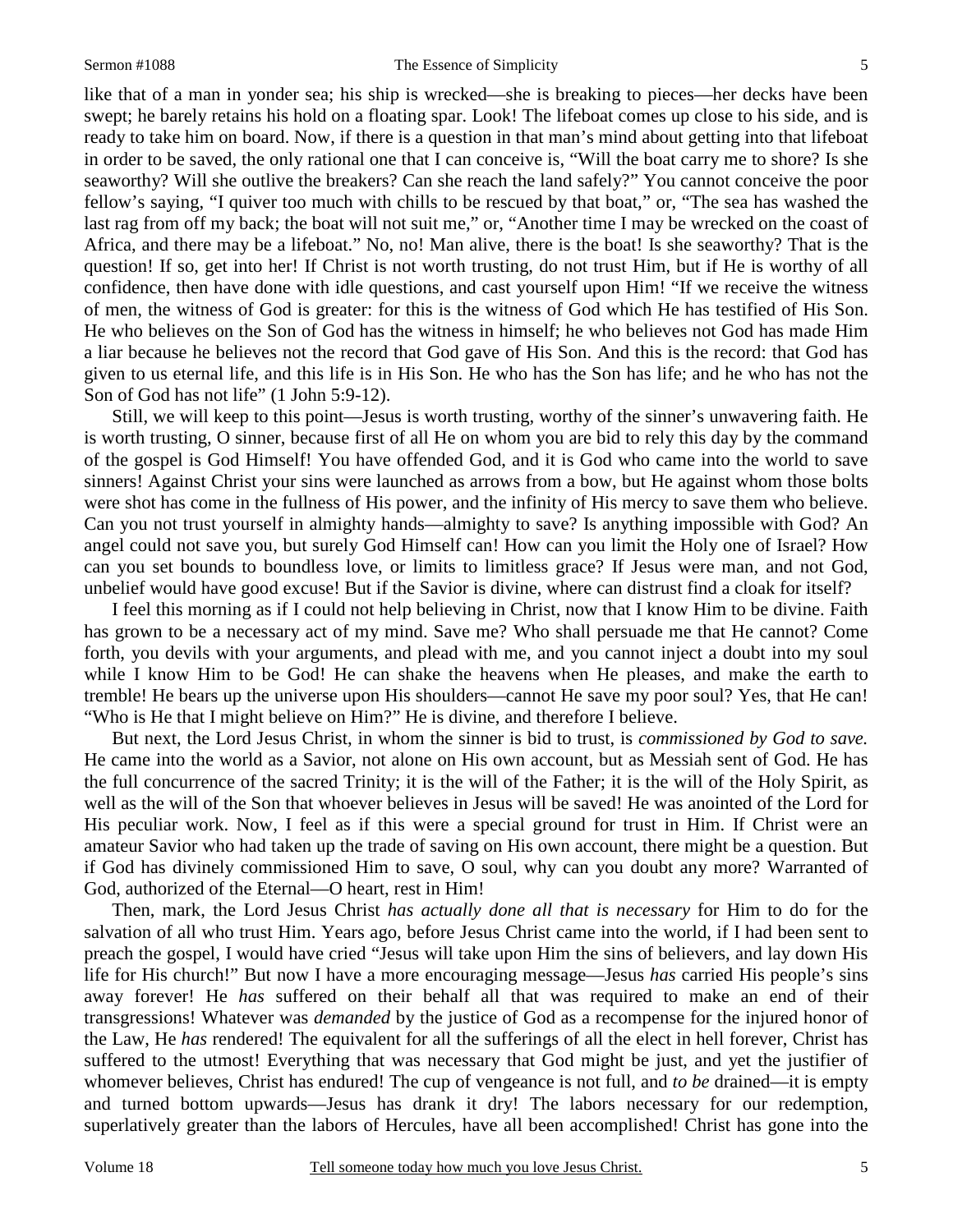grave, has gone out of the grave, and gone up to glory! He has entered heaven because His work is done—and now He sits down at the right hand of the Father in the posture of rest and honor because He has perfected forever all those who put their trust in Him! Now, soul, how can you refuse to believe in Jesus? To me the argument seems impossible to be resisted; if it is so, that Christ has died, the just for the unjust, and that all who trust Him shall be saved, I will also trust Him, and I shall find peace through His blood!

Moreover, soul, the point, we trust God's grace is bringing you to, is this—Jesus *deserves* to be trusted, and trust Him, you will! He is full of power to save for He is now upon the throne of God, and all power is given Him in heaven and in earth. He is full of power to save, we know, because He is saving souls every day! Some of us are the living witnesses that He can forgive sin, for we are pardoned, accepted, and renewed in heart! And the only way in which we obtained those gifts was this—we trusted Him; we did nothing else but trust Him! If any soul here that believes in Jesus should perish, I must perish with him; I sail in that boat, and if it sinks, I have no other to flee to. I avow before you all that I have no other confidence; I have not so much as the shred of a reliance in any sacrament I have undergone or enjoyed, in any sermon I have ever preached, in any prayer I have ever prayed, in any communion with God I have ever known! My hope dies in the blood and righteousness of Jesus Christ! And I shake off into the fire as though it were a viper, as a deadly thing only fit to be burned, all pretence of relying on anything I may be, or can be, or ever shall be, or do! "None but Jesus"—this is the settled pillar upon which we must build! It will bear us up, but nothing else can. Now, since by the authority of infallible Scripture we know that Jesus has this power, why is it that souls seeking rest do not obey the command, and rest themselves freely upon Him? This is the climax of human depravity that it rejects the witness of God, Himself, and chooses to perish in *unbelief!*

Moreover, remember, also, that Jesus Christ this morning is by no means unwilling to save sinners, but on the contrary He delights to do it! You have never to drag mercy out of Christ as money from a miser—it flows freely from Him like the stream from the fountain, or the sunlight from the sun! If He can be happier, He is made happier by giving His mercy to the undeserving. When a poor wretch, who only deserves hell, comes to Him, and He says, "I have blotted out your sins," it is joy to Christ's heart to do it! When a poor blasphemer bows his knees, and says, "Lord, be merciful to me a sinner," it makes Christ's heart glad to say, "Your blasphemies are forgiven; I suffered for them on the cross." When a poor little child, by her bedside, cries, "Gentle Jesus, teach a little child to pray, and forgive the sins which I have done," the Savior loves to say, "Allow these little children to come to Me, for this, also, is a part of My recompense for the wounds I endured in My hands, My feet, and My side." When any of you come to Him and confess your transgressions, and trust yourselves in His hands, it will be a new heaven to Him—it will put new stars into His ever bright and lustrous crown; it will make Him see of the travail of His soul, and give Him satisfaction! Have we not here, also, arguments to prove that Jesus is worthy to be trusted?

**III.** This leads us in the third place to say by all these answers to the question—"Who is He?" EVERY SINNER IN THIS TABERNACLE IS SHUT UP THIS MORNING TO THE ALTERNATIVE OF FAITH OR UNBELIEF. You are shut up either to trust in Christ, in whom God commands you to trust, or to refuse to trust Him. I am not sent to preach to *some* of you this morning, but to everyone who has ears to hear! I have never learned to preach a restricted gospel to a part of a congregation—the commission received by every true minister of Christ is, "Go you into all the world and preach the gospel to every creature: he that believes and is baptized shall be saved; he that believes not shall be damned." As you are all creatures, the gospel is hereby preached to all of you—sensible or insensible, spiritually dead or spiritually alive, so long as you are able to hear the gospel, one message comes to you all out of the excellent glory—"Whoever will, let him come and take of the water of life freely." "Believe in the Lord Jesus Christ, and you shall be saved." But I know what will be your course of action unless the Spirit of God prevents it. Many of you will try to decline the alternative between believing and not believing, which I have put so nakedly before you. You will not like to say, "I will not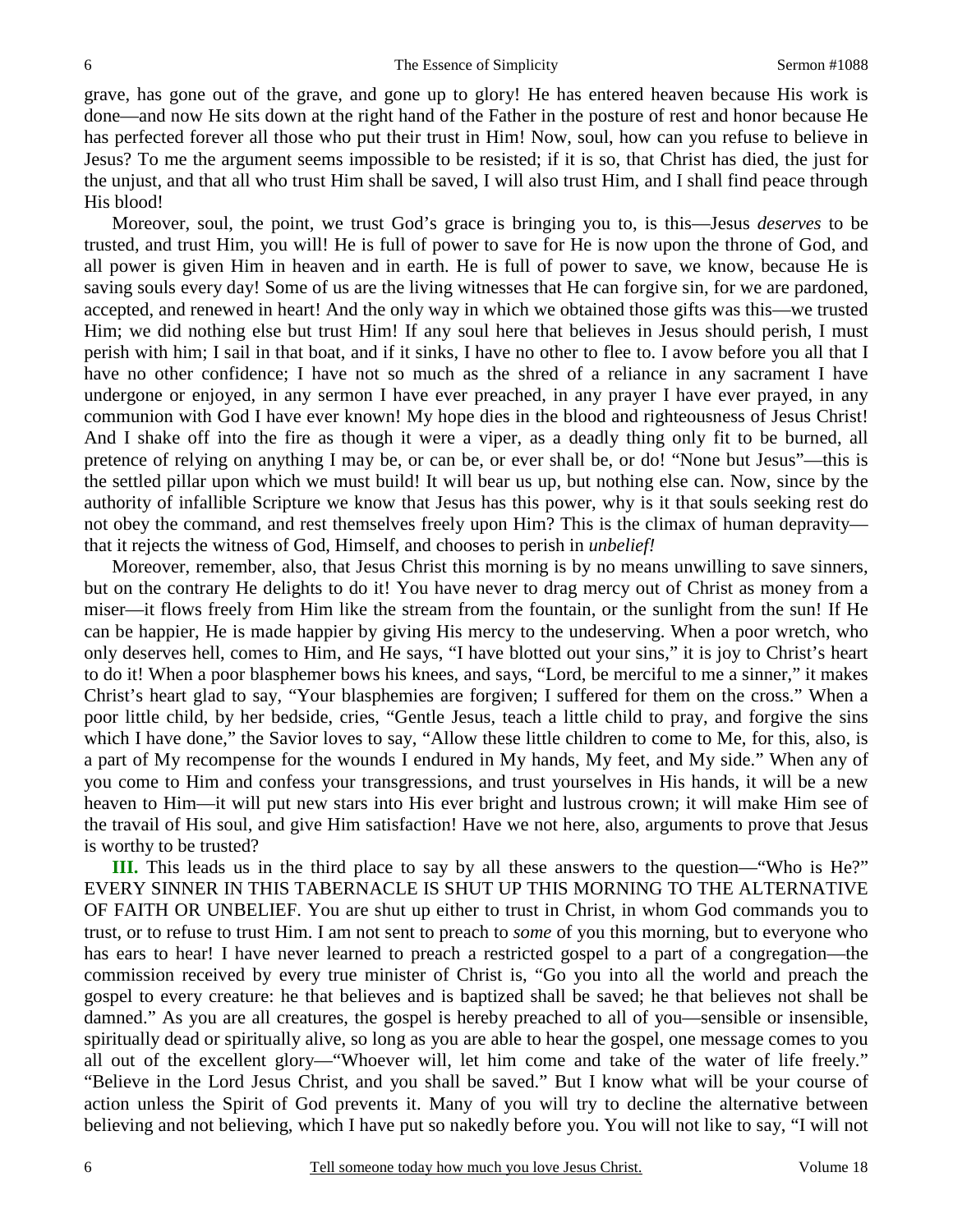#### Sermon #1088 The Essence of Simplicity

trust Christ," and yet you will not trust in Him! What, then, will you do? Why, you will ring the changes on the old bells, "But I am such a sinner; I am so unworthy!" I have already shown that the plea is not relevant, and ought not to be thrust into the business! The question is one and indivisible—"Will you believe on the Son of God?" Why, then, do you raise another question about yourself which has nothing to do with it? Yet I will take you on your own grounds, and answer you. Granted that you are a special and abominable sinner—then of all men in the world you are the man who should trust Christ, because it is written, "This is a faithful saying, and worthy of all acceptation, that Christ Jesus came into the world to save sinners." You have been a drunk, a fornicator, an adulterer, a thief—in fact, a devil of a man. Well, then, you have been a sinner—that is all it comes to, and Jesus Christ came into the world to save *sinners*. Therefore, instead of being shut out by your character, you are shut *in* by it, for you are the sort of man that Christ came to save! You cannot run away and say, "He did not come to save me because I am not a sinner." You dare not do that!

Very likely you will turn round upon me and say, "My reason for unbelief is that I do not *feel* as I should." I again say the plea ought never to be urged! Because I feel a pain in my foot this morning, is that a reason why I should not trust in an honest man, or believe a statement which comes to me upon good authority? Yet here we are so false to all that is reasonable that we need to encumber sovereign grace! When God says, "I will blot out your transgressions now, and save you once and for all—only trust My dear Son"—it is strange, 'tis passing strange, 'tis madness at its consummation that men should invent objections, and plead for a gospel with conditions and hard terms! Now, what will men do if driven out of this? I have often seen the sinner in the next place turn to downright lies, and say, "It is too late," though he knows right well it never can be too late, for the gospel says, "He that believes and is baptized shall be saved." It does not say, if he believes when he is 25 years of age, or 35, or 55, or 105, but it stands the same for all ages! It is never too late to believe a truth of God, and that is the point— "Will you believe on the Son of God?" Then the sinner will say that he feels within himself that there is no hope, and so, because he happens to believe a lie, he will make out that God's truth also is a lie, and refuse to believe that which God solemnly declares, namely, that there is salvation in Jesus Christ! But I cannot stay to mention all these falsehoods, nor, indeed, to run into all the subterfuges of men who seek to escape from their own mercies.

I saw in Pompeii, on a shop door, the motto, "Eme et Habe bis"—"Buy and you shall have"—and I could not but think that if I were walking the streets of the New Jerusalem, I should have seen a very different device, "Come, buy wine and milk without money and without price." Now if there could be a shop opened in London in which all the goods were to be had without money and without price, would you quarrel with the shopkeeper and petition for an Act of Parliament to shut his shop up and say it was wicked because you would rather go on the old terms and pay for all you have? Of course not! Yet why is it you stand out against free grace's golden motto, "Trust in Christ and you shall have." Here is instantaneous pardon, *perfect* pardon, *everlasting* pardon, sonship through Christ, safety on earth, glory in heaven, and all for *nothing*—the free gift of a gracious God to undeserving sinners who trust in Jesus! Never angel had a more gracious, more God-like message of mercy than I have! How I wish I could glow with a seraph's zeal, and cry with a cherub's voice while proclaiming it! Would God that men would leave their foolish reasonings, and believe in Jesus Christ!

**IV.** Lastly, on this alternative, this day may hang EVERLASTING THINGS TO MANY OF YOU. I remember well, for the anniversary of the season has almost come round, when I was placed in a similar condition to many now present, when I knew myself to be ruined and undone, and heard, for the first time truly to understand it, those Words, "Look unto Me, and be you saved, all you ends of the earth." I know how it stood that morning. I was like Naaman by the Jordan's brink; there flowed the flood. The old nature said, "Are not Abana and Pharpar, rivers of Damascus, better than all the waters of Israel? May I not wash in them and be clean?" Human nature said, "I need to *feel* something: I need to have John Bunyan's experience; I need to have my mother's experience; I need to feel a broken heart; I need to groan more bitterly; I need to be kept awake so many more nights, and all that sort of thing." Suppose